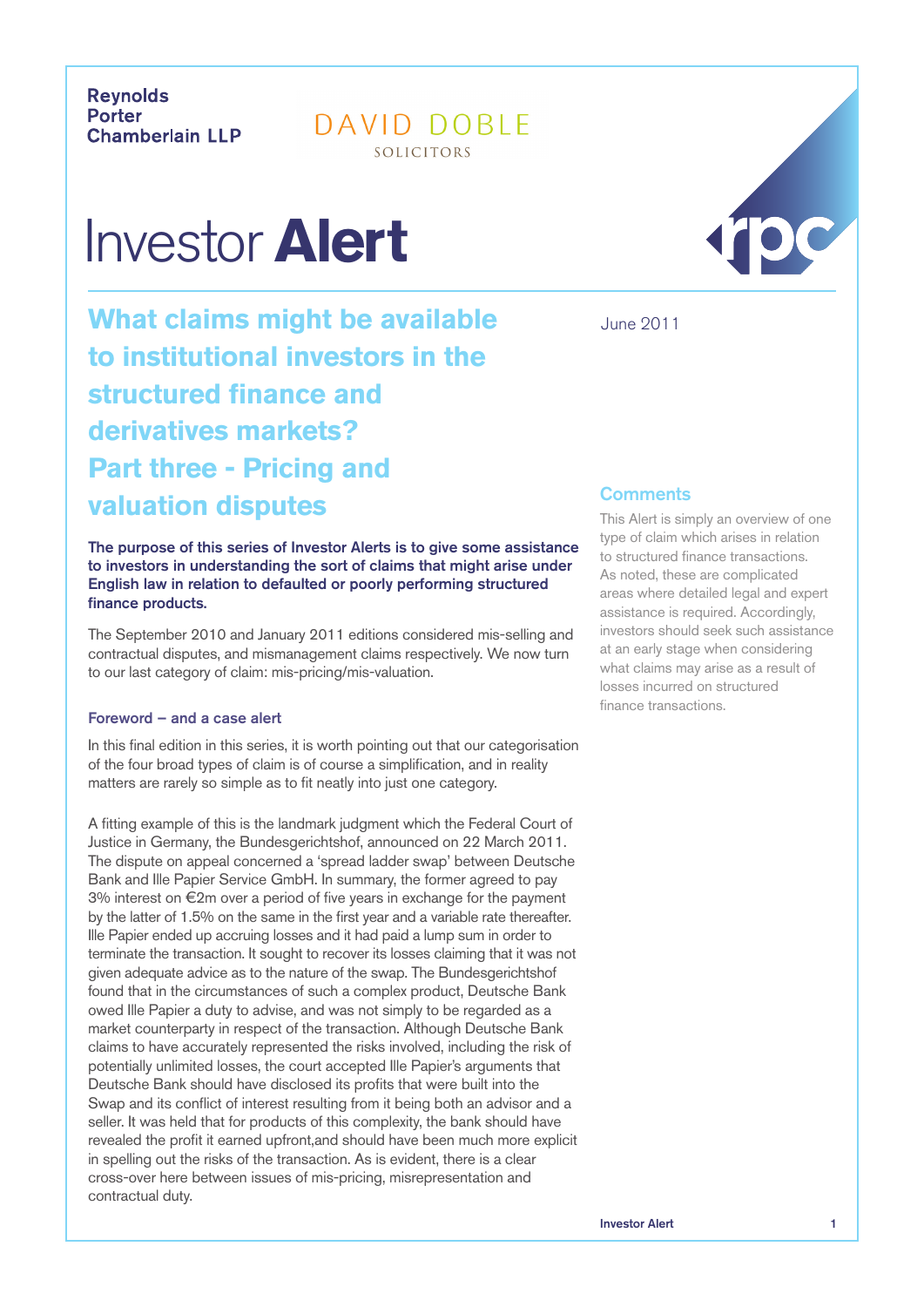The decision by the Bundesgerichtshof to allow Ille Papier's appeal and overturn the decision of two lower courts has wider implications for Deutsche Bank and the industry as well. Related disputes over swaps involving Deutsche Bank number at 25 and further disputes are expected as an estimated 700 towns and cities are reported to have entered into similar transactions.

## Background to Pricing/Valuation Disputes

Where there is any secondary market at all for structured finance and many derivative products, it is commonly limited. Furthermore, the data required to perform a proper systematic valuation can be difficult to obtain, particularly for more complex and esoteric structures. However, when transactions collapse, some means has to be found for valuing them in order to close them out. Normally in this arena, this is through one of the ISDA close-out mechanisms. In times of market stress, those mechanisms inevitably come under scrutiny.

## ISDA Valuation Provisions *ISDA 1992: 'Loss' and 'Market Quotation' Valuation*

Those familiar with the history of the ISDA documentation will know that 'Close Out Amount' valuation was introduced in the 2002 Master Agreement to overcome perceived deficiencies in the 1992 Master Agreement's 'Loss' and 'Market Quotation' mechanisms.

Not least, ISDA was disappointed with the ruling in *Peregrine Fixed Income Limited v Robinson Department Store Plc1* , in which the parties' contractual election for "Market Quotation" was set aside in favour of "Loss".

Under the CDS in issue Robinson was obliged to pay Peregrine \$6.25m a year for 25 years. Peregrine defaulted, by going into bankruptcy. As the nondefaulting party, Robinson sought and received market quotations for taking over Peregrine's side of the CDS. It was bid \$750k, \$9.5m and \$25.5m, and accordingly, under the Market Quotation mechanism the close out value was \$9.5m.

The price for taking over the benefit of Robinson's commitment to make future payments was so low because Robinson was itself a very poor credit (and duly underwent a restructuring shortly after the court case). Discounted at standard dollar swap rates, the then present value of Robinson's obligations was some \$87.3m. This troubled the judge, who held that the \$9.5m Market Quotation price must therefore be a commercially unreasonable result. Further, he held that the calculations under the Loss measure should not take into account the fact of Robinson's poor credit.

The judgment has been widely criticised – not least from within ISDA – but it remains the leading English law precedent on the application of the close out valuations under the 1992 ISDA Master. The moral is evident: an opposing party's valuation result should never be taken at face value even if it appears to have followed the relevant provision to the letter.

A dealer poll might seem a straightforward mechanism, but the terms on which it is conducted bear close examination, particularly for more complex instruments. In such cases it is possible for the terms to be subtly distorted so as to maximise the economic advantage of the party carrying out the poll. In our experience it can be possible to negotiate significant improvements in terms, where it is possible to expose such distortions through expert evidence.

## Valuation Methods under the 1992 ISDA Master Agreement:

#### *"Loss"*

The non-defaulting party is required to determine, on the early termination date or as soon as possible thereafter, its total loss and costs. It must do so reasonably and in good faith, and may use market quotations as a reference when determining the loss.

#### *"Market Quotation"*

On or as soon as possible after the early termination date, the parties ask reference market makers for quotations.

If three or more quotations are obtained, the highest and lowest are discarded and the market quotation is the arithmetic mean of the quotations that remain.

If fewer than three quotations are received, it is deemed impossible to determine a market quotation (and the calculation reverts to the loss method).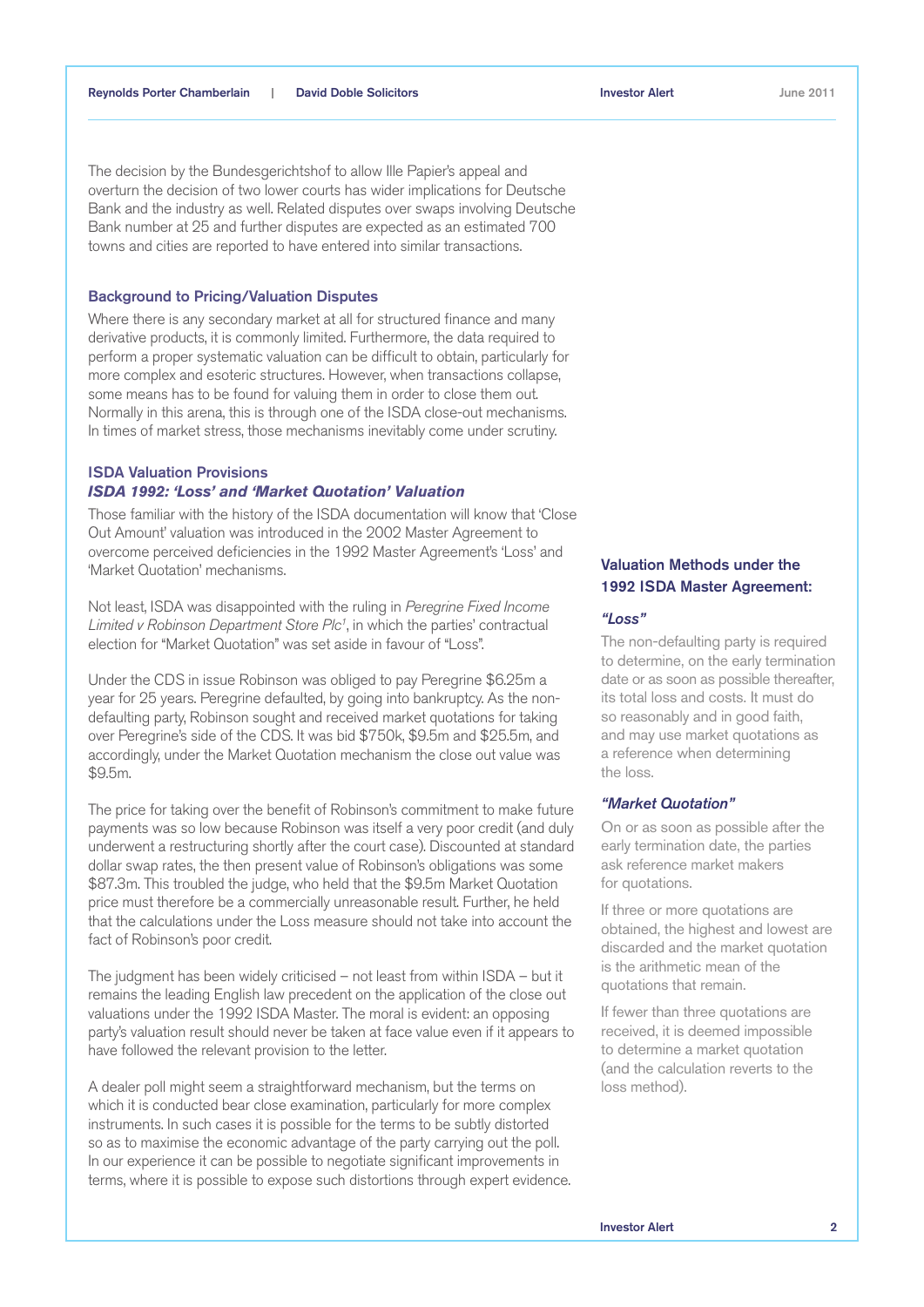## *ISDA 2002: "Close-Out Amount" Valuation*

The 'Close-out Amount' mechanism embodied in the 2002 ISDA Master Agreement contains elements of market quotation, albeit as one source of pricing information rather than a primary or sole source. However, this mechanism also raises a whole new set of concerns. By its introduction, ISDA sought to elevate internal price modelling into a valuation mechanism, albeit one subject to certain checks and balances (such as market price information). As ISDA is a representative organisation for the dealer community, it is not surprising that more discretionary means of valuation were being sought. In 2002, a certain faith in the ability of modelling to output objective and accurate information perhaps chimed with the times. That is surely no longer the case.

The only reported English case on the Close-out Amount mechanism is the less than fully-formed challenge in *BNP Paribas v Wockhardt2* , in which the High Court dismissed an argument that an amount determined by BNP Paribas was either (a) commercially unreasonable or (b) an unenforceable 'penalty'. Critically, however, Wockhardt had not adduced any evidence to challenge the basis of the pricing model, so those remarks were based on the unopposed evidence produced by BNP Paribas. That may be because the transaction was a vanilla foreign exchange swap for which the pricing was difficult to dispute.

Obviously, the more complex the product, the more complexities are introduced to the pricing models, and hence more room arises for challenge by opposing parties. What the case does show is that the party wishing to dispute a valuation has to put the work into bringing before the court convincing expert evidence supporting its case that the pricing/valuation exercise was flawed.

## Other Recent English Valuation Cases *"Sole and absolute discretion"*

In many instances, the terms are even more permissive and discretionary for the determining party than the ISDA mechanisms. An instance is *Socimer International Bank Limited (in liquidation) v Standard Bank3* . In that case, the Market Value was defined as *"the value… determined by the Seller in its sole and absolute discretion".* Unlike the ISDA "Loss" formulation, the contract in question did not say that Standard Bank had to exercise that discretion *"reasonably"* or in *"good faith"*. Were there any such limits to the exercise of Standard Bank's *"sole and absolute"* discretion? Lord Justice Rix's answer was that *"it is plain from these authorities that a decision-maker's discretion will be limited, as a matter of necessary implication, by concepts of honesty, good faith, and genuineness, and the need for the absence of arbitrariness, capriciousness, perversity and irrationality"*. Elsewhere in his judgment he indicated that a *"manifest error"* would also be excluded. However, he rejected the suggestion that the process or the resulting value had to be reasonable. Accordingly, although there are some limits imposed on such a decision-maker, they are not onerous. That does not mean that a challenge cannot succeed, and the *Highland Financial* case discussed further below provides an example where such a test would have been failed.

# Valuation Method under the 2002 ISDA Master Agreement

#### *"Close-out Amount"*

*"[a] more flexible method of calculation which combines both the market quotation and loss methods. The close-out amount will include losses or gains to the determining party in order to replace the transaction with its economic equivalent. The amount will be determined by the determining party, which will act in good faith and use commercially reasonable procedures in order to produce a commercially reasonable result."*